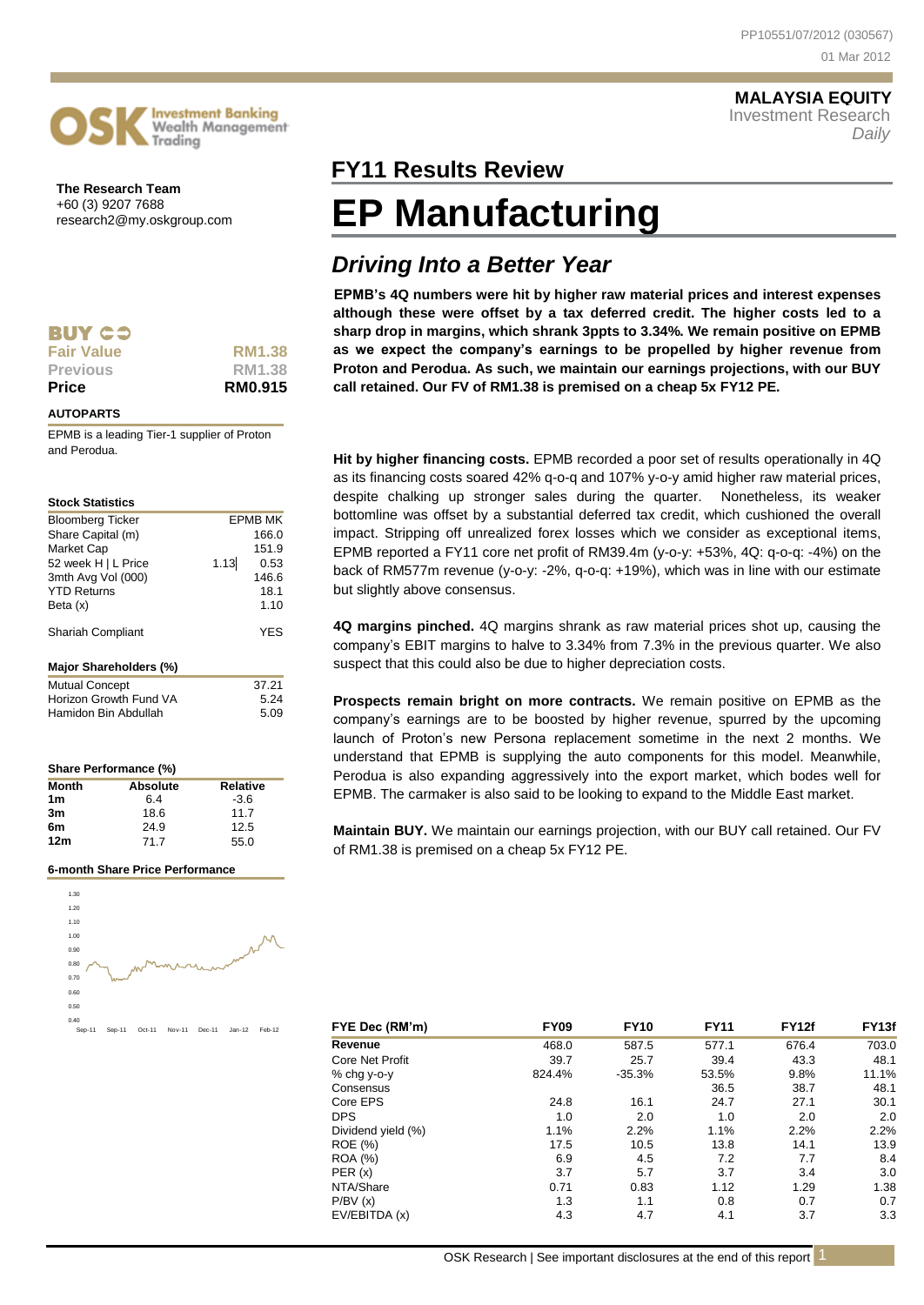### **Results Table (RMm)**

|                        | 3QFY11 | 40FY11 | $Q-O-O$ | <b>FY10</b> | <b>FY11</b> | $Y$ -o- $Y$ |                                                                                       |
|------------------------|--------|--------|---------|-------------|-------------|-------------|---------------------------------------------------------------------------------------|
|                        |        |        |         |             |             |             | In line. Revenue remains resilient driven by<br>strong sales from national automaker, |
| Revenue                | 142.2  | 168.9  | 19%     | 587.5       | 577.1       | $-2%$       | Perodua                                                                               |
| EBIT                   | 10.4   | 5.7    | -46%    | 38.0        | 41.0        | 8%          | EBIT hit by higher staffing costs                                                     |
| EL                     | 0.0    | $-1.4$ |         |             | $-1.4$      |             | Forex unrealized losses                                                               |
| <b>PBT</b>             | 7.7    | 1.8    | $-76%$  | 32.5        | 29.6        | -9%         |                                                                                       |
| <b>Net Profit</b>      | 10.0   | 8.3    | $-17%$  | 25.7        | 38.1        | 48%         |                                                                                       |
| Core Net Profit        | 10.0   | 9.6    | $-4%$   | 25.7        | 39.4        | 53%         | Within                                                                                |
| <b>EPS</b>             | 6.2    | 6.0    | $-4%$   | 16.1        | 24.7        | 53%         |                                                                                       |
| <b>DPS</b>             | 1.0    | 0.0    |         | 2.0         | 2.0         |             |                                                                                       |
| <b>EBIT Margin</b>     | 7.3    | 3.3    | $-3.98$ | 6.5         | 7.1         | 0.63        |                                                                                       |
| Core Net Profit Margin | 7.0    | 5.7    | $-1.32$ | 4.4         | 6.8         | 2.46        |                                                                                       |
| NTA/Share              | 1.02   | 1.12   |         | 0.83        | 1.12        |             |                                                                                       |